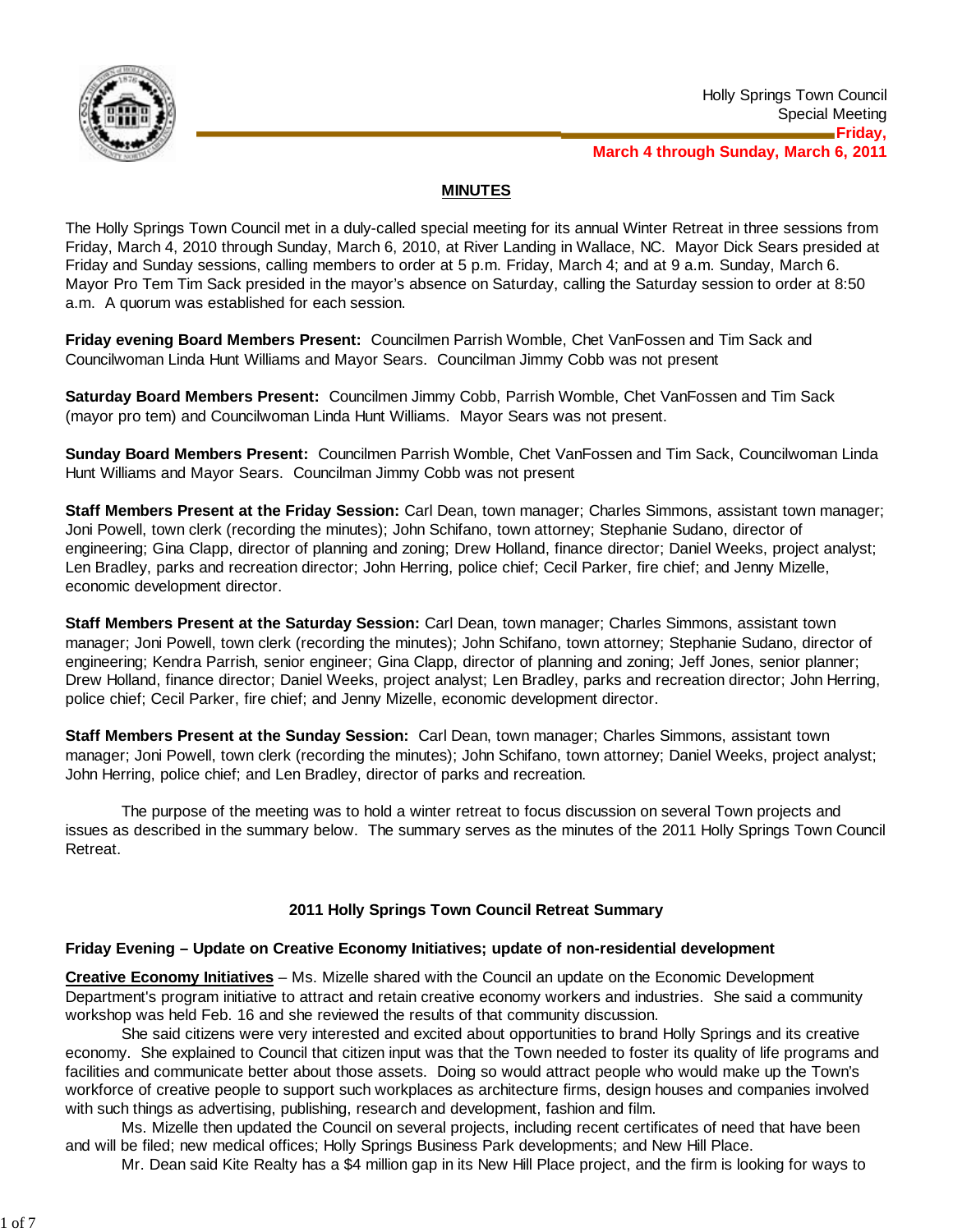make it up through tax credit requests, etc. over a period of 30 years. Mr. Dean said he would not recommend any of the credit requests because, among other things, the Town also will have added expenses of police coverage.

 Councilman VanFossen said he felt the development would be valuable to the town and provide associated benefits. He said it was so important to the community that the Council should discuss it before ruling out any assistance.

 Mr. Schifano explained the special assessment / special assessment bond, which is a new tool authorized under the statutes that may be an option.

The dilemma is: does the town give away the farm in order to convince New Hill Place to stay? Would taxpayers be angry to know the Town agrees to allow Kite Realty a credit of \$275,000 a year for 30 years?

In the end, none of the Council members want to see New Hill Place not locate in Holly Springs. At the same time, the Town can ill afford to provide services but not have New Hill Place as a taxpayer.

It is expected that the principals behind New Hill Place project will get their thoughts together and return with a formal request before the Council. At that time, it is hoped, they will have determined other ways of making up the project shortfall.

**Action:** None

**Capital Improvements Projects Priorities** -- Mr. Holland and Mr. Weeks presented the 2011 Capital Improvements Plan (CIP) for fiscal years 2011-2016.

 On an annual basis, the CIP is produced for consideration by the Town Council. The CIP is a five-year infrastructure plan that matches the Town's capital needs with a financing schedule. Capital Projects are deemed to be significant expenditures (greater than \$25,000) that create assets expected to have an approximate lifespan of a decade or more. In most cases Capital Projects encompass asset acquisitions, construction, or improvements in land, roads, water, sewer, buildings or renovations.

 In addition to Capital Projects the CIP also forecasts five-year departmental Capital Outlay needs. Capital Outlay expenditures (i.e. vehicles and equipment) have a maximum cost less than that of Capital Projects. Capital Outlay requests are made by departments and are then reviewed by the Finance and Administration Departments. After determining financial feasibility and timing, projects are approved, delayed or denied.

The CIP should be used as a flexible plan that will evolve with every budget year.

Staff asked the Council to prioritize the 44 General Fund and 29 Utility Fund projects to receive initial focus.

 Chief Herring updated the Council on the programming analysis for a new police department, one of the General Fund CIP projects. He said the company conducting the analysis will provide footprints for a variety of building levels to meet the needs of the police department well into the future.

Right now, this project is in the CIP, but it is not in the list of top five projects at this time.

 It is still a viable option to secure space in the New Hill Place development in the interim before a new headquarters can be built, Mr. Dean said.

 Ms. Sudano went through the list of general fund priority projects that have been identified by staff, either because full or partial funding is available or because preliminary work is completed and construction is scheduled.

 She listed the top General Fund capital improvement projects: Grigsby Avenue sidewalk from downtown to Womble Park; Bass Lake Road sidewalk from Earp Street to Bass Lake Park; Bass Lake sidewalk Phase II from retreat center to picnic shelter; the Main Street extension; and Fire Station No. 3. Also on the priority list, are greenways and design of the Woodcreek bridge.

 Chief Parker explained that he has identified a parcel on New Hill–Holleman Road that would be suitable for Fire Station No. 3 and would provide Holly Springs the means of servicing a growing area.

 Ms. Sudano then outlined Utility Fund capital improvement priority projects identified by staff: Utley / Harris discharge environmental work; Friendship Road water and sewer; pump station upgrades; and design for replacement of the Bass Lake force main.

 Ms. Sudano also noted projects that have been dropped either because they are no longer needed or because staff is going to complete them in-house.

 *Note: Lists of these projects, including comments, costs and status information are included in these minutes as addenda pages.*

**Action:** None, but Council seemed to be in agreement and expressed no objections with staff priorities.

# **Water Reclamation Facility** -- Ms. Sudano provided the Council with information about the Town's wastewater treatment efforts. She said in summary:

- construction completed and 6 million gallon per day water reclamation facility put online
- town withdrew from the regional partnership

 - town continued work on securing environmental approvals for a 6 mgd discharge permit into Harris Lake or Utley Creek

Work still is underway, she said, by a multi-departmental strategic team (engineering, administration, legal,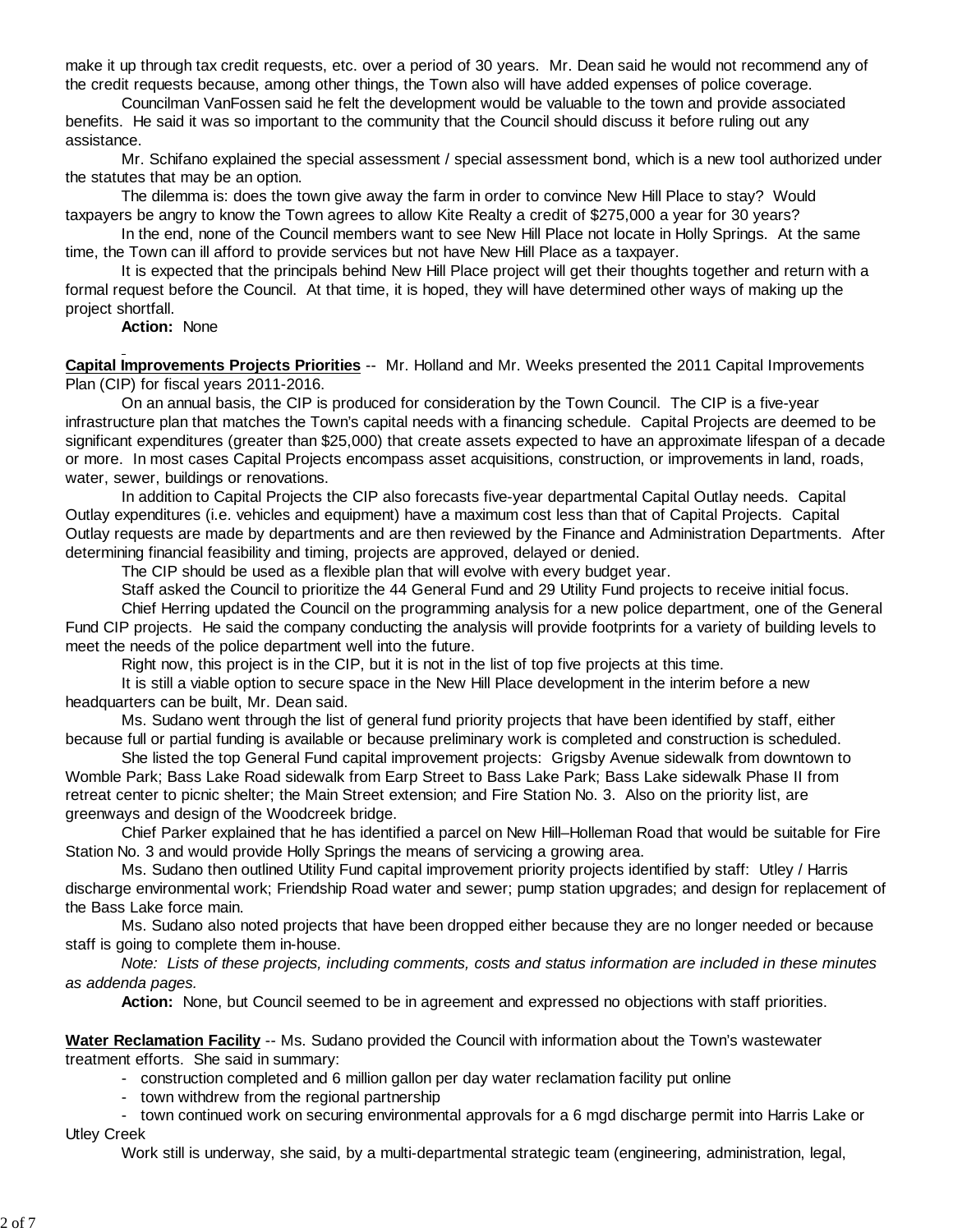economic development, public utilities) on securing the environmental approvals (Finding of No Significant Impact [FONSI] and National Pollutant Discharge Elimination System [NPDES] Permit) for the needed 6 mgd discharge mentioned above; the latest schedule is as follows:

- March 2011 -- finish modelling (dependent upon direction from state on scope of work)

 - March 2011 -- work to secure Progress Energy commitments required by Division of Water Quality pertaining to Greentree Reservoir

- April 2011 -- gain DWQ approval of modeling and receive speculative limits for Utley Creek
- May 2011 -- resubmit revised environmental assessment with new speculative limits
- August 2011 -- receive FONSI from state
- September 2011 -- apply for State Revolving Loan Fund funding

 The schedule is highly dependent upon the state's moving forward in a reasonable timeframe. The staff multidepartmental strategic team will meet regularly to implement other measures as necessary to help the town meet this schedule, Ms. Sudano said.

**Action:** None, presented for information only.

## **Saturday Morning**

## **Development Fees**

 The Winter Retreat of the Council resumed Saturday morning with a quorum and Mayor Pro Tem Sack as presiding officer.

On Saturday morning discussion focused on development fees.

Mr. Simmons said that with the sustained economic recession that the region still is experiencing, Town staff and elected officials have received feedback from developers and builders trying to look for ways to reduce costs of development. This most commonly takes place in the form of a request for fee reductions.

 The Town sometimes enters into developer agreements to exchange fees for oversized infrastructure, or some other similar arrangement. These agreements are employed only when there is a win-win for the Town and the developer, not to subsidize or reduce fees for development.

Mr. Simmons said staff explored the topic of development fees in the following manner:

- where are development fees collected by the Town deposited?

- what are development fees used for?

 - what is the impact of reducing development fees (over and above the decline in collections over the past couple of years due to the economy)

- do we need to reduce our development fees?
- what are staff/administration recommendations?

In discussion, the following key points emerged:

- during the past five years, the Town raised \$12.4 million through the collection of developer fees;
- the fees provided funds for infrastructure that the Town did not have to borrow;

Mr. Simmons said town staff is requesting the Council's action to endorse staff and management recommendations regarding development fees.

After discussion, the Council consensus was the endorsement of the following staff recommendations:

- No change in development fees for FY 2011-12
- No changes, but be creative in how they are collected
- Payment deferral, which would assist developers with cash flow, needs to be tweaked
- Continue to allow smaller phases to be platted

**Municipal Incorporation Study** – Ms. Clapp said based upon the direction of the Town Council at the October Growth and Development Workshop, the Department of Planning & Zoning has been working on a comprehensive analysis and identification of all of the potential areas ("donut holes") that might be considered for municipal incorporation (annexation) by the Town of Holly Springs based upon the tests and specific regulations of the North Carolina General Statutes (NCGS.)

 There was discussion regarding the areas identified as eligible. It was then reported that legislation has just been adopted that makes the question of involuntary annexation moot, however.

**Toward 2013: A Growth Study** – Ms. Clapp said over the next two years, the development climate in Holly Springs will be changing with challenges and opportunities regarding our future growth. Now is the time for the Town to make a determination on its future growth corridors, how to plan for the growth, and prepare for the funding of necessary plans and infrastructure.

 In October 2010, the Department of Planning & Zoning conducted a Growth and Development Workshop with the Town Council to provide an overview of the many components of the Town's "planning areas" and how these designations and municipal agreements affect the Town's ability to regulate and control the future growth of the Town.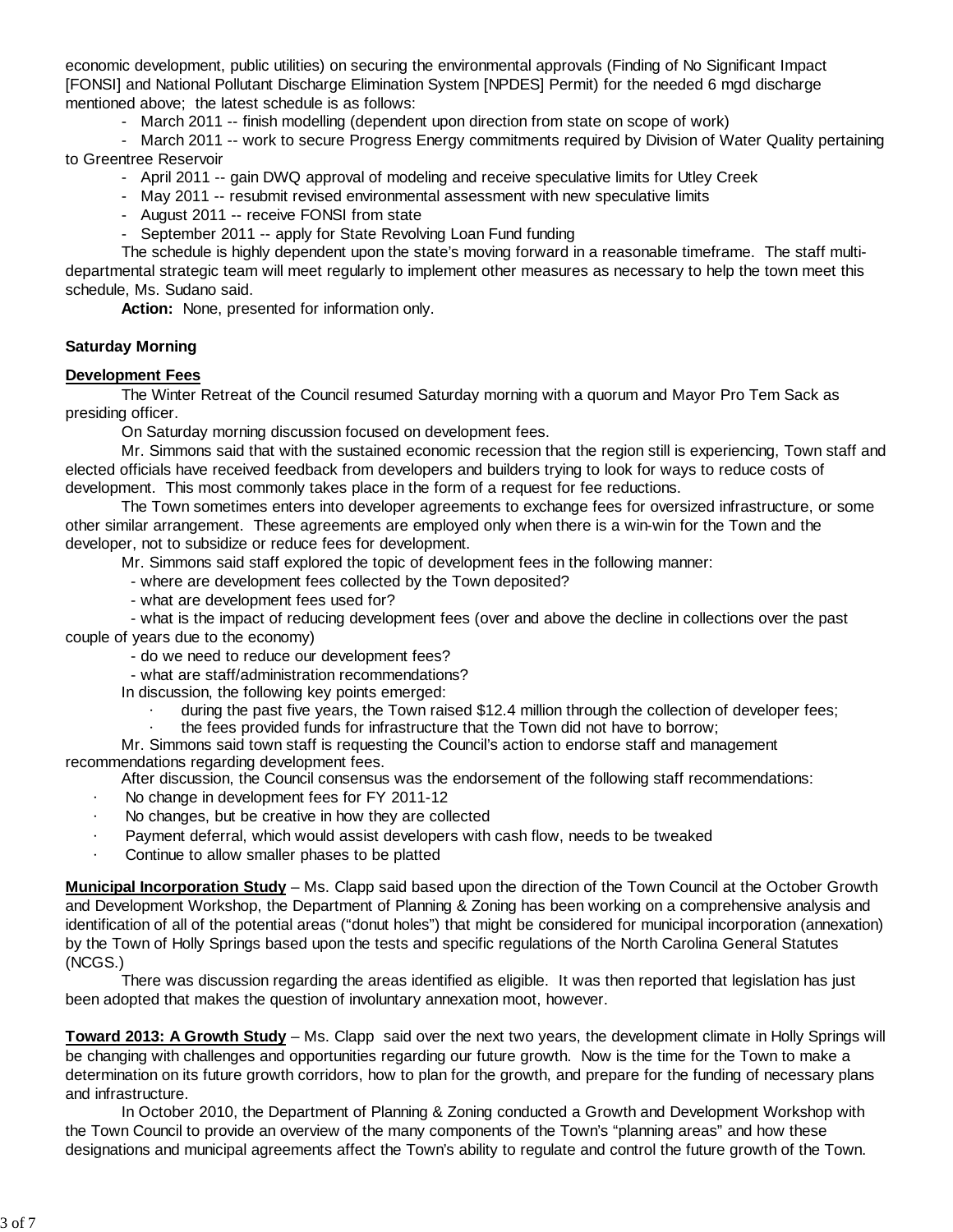Since this meeting, the staff of the Town's "development" departments (Planning, Engineering, and Economic Development) along with Administration, have been continuing discussions about the long-term future of growth in Holly Springs, what are the primary growth corridors and how to prepare for the growth in these corridors.

 As a result of these conversations, it has become apparent that the primary growth corridor that the Town of Holly Springs needs to focus on over the next few years is the Friendship/US 1 Corridor. It is within this corridor, that the Town will have the most challenges and opportunities for development as well as the greatest opportunity to lose a valuable growth corridor.

### **The Friendship / U.S. 1 Corridor**

 The Friendship/US 1 Corridor is the Town's future economic engine. It is along US 1 that the Town has planned for extensive office and technology parks that would augment its growing residential tax base. Without such a growth corridor, the Town will be burdened over the long run with a growing demand for municipal services and it will have to rely ever more heavily on its residential tax base to cover such expenses.

 In discussion, the Council determined a need to protect the U.S. 1 Corridor and to extend utilities in that direction. The Council committed to the following strategies for growth in the next five years:

**Action:** The Council approved a motion to approve to fund water line extension to Friendship certified site in 2011-12 budget (or sooner).

**Motion By:** VanFossen **Second By:** Sack **Vote:** Unanimous

**Action:** The Council approved a motion to approve to broaden the Town's long-range planning area north of US1 to study long-range future land use and utility impacts.

**Motion By:** VanFossen **Second By:** Cobb **Vote:** Unanimous

**Action:** The Council approved a motion to authorize staff to fund and hire a consultant to prepare a Friendship/US1 Corridor Plan.

**Motion By:** Cobb **Second By:** Williams **Vote:** Unanimous

**Action:** The Council approved a motion to allow the Holly Springs/Apex annexation agreement line to expire. **Motion By:** Womble **Second By:** VanFossen **Vote:** Unanimous

Additionally, there was Council consensus that the Town talk to landowners in the U.S. 1 corridor regarding voluntary annexation of property; that incentives be created for water connections; and that the Town itself should acquire property. All of these steps would ensure the Town can take advantage of the potential promised by the U.S. 1 corridor.

#### **Saturday Afternoon**

**Parks and Recreation Presentation -- Mr. Bradley updated the Town Council on the status of Parks and Recreation.**  His presentation covered information regarding town population, growth and the demand on Parks and Recreation facilities and programs.

 **Council Consensus:** There was Council consensus that the Town has serious facility needs for flat athletic fields; there is a need to continue connectivity and complete segments of greenway; completion of Womble and Jones Parks is a priority; the Town needs to acquire property for parks; and funding by bond referendum is the most likely option for the Town to pursue.

After much discussion of the various scenarios of bond referenda, the Council concluded that the Town should plan to pursue a \$20 million to \$30 million bond referendum next May. Staff needs to return to Council in the meantime with a finalized list of what funding would be used for and the timing and cost of a bond referendum.

**Comprehensive Transportation Plan** – Ms. Parrish said over the past eight months or so, the Town has been revising its transportation plan to a new and updated Comprehensive Thoroughfare Plan (CTP.)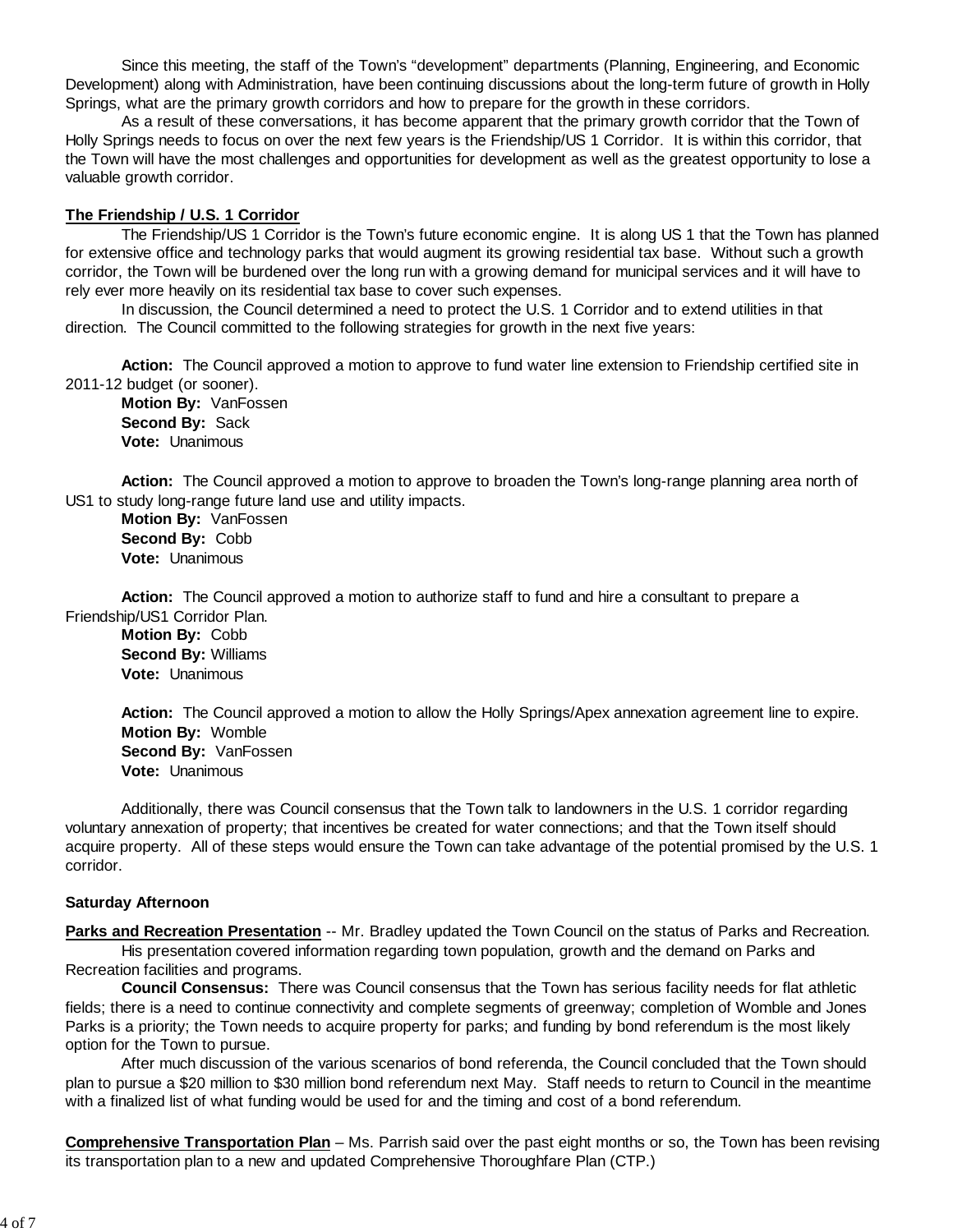The CTP will be in a format that complies with Capital Area Metropolitan Planning Organization and with NCDOT, and it will allow the Town to compete more effectively and successfully for transportation funds.

 The CTP will include plans for multiple modes to serve the community: bike, pedestrian, transit, and a special NC55 Corridor module - in addition to roadways. The CTP will replace a transportation plan last updated almost a decade ago.

Mike Rutkowski of Kimley-Horne and Associates addressed the Council to:

- provide an overview of the project, including the public input and advisory committee oversight on the project;
- explain methodology and recommendations;
- present draft plans for all modes plus the corridor study for review and comment; and
- provide a schedule for completion of the project.

 *(Note: The Town also is concurrently undertaking the preparation of a bike plan with grant funds secured by NCDOT. The development of that plan is running slightly behind this one. Since the bike plan must be incorporated into the CTP, final approval and publication of the CTP has been delayed to accommodate same.)*

 **Consensus**: There was Council consensus that it endorsed the CTP thus far.

 Ms. Parrish then spoke to the Council regarding an expansion in KHA's scope of work on this project to study the proposed Kildaire Farm Road / Holly Springs Road / I540 interchange.

 The Turnpike Authority has completed 25% design plans for this interchange and shared them with the Town very recently. The plans reflect two alternatives and much discussion about where Kildaire Farm Road will tie in to Holly Springs Road (north or south of the interchange). Staff recommends that we retain KHA to evaluate the options and help the Town select its preferred alternative as expeditiously as possible in order to influence the final design of this key and critical intersection.

Ms. Parrish said the cost of this work is estimated at \$15,000, and the Town already has secured a proposal.

**Action:** The Council approved a motion to approve an amendment in the amount of \$15,000 to the Town's professional services agreement with Kimley-Horne and Associates in the Comprehensive Transportation Plan project to evaluate I-540 interchange options at Kildaire Farm Road and Holly Springs Road.

**Motion By:** Sack **Second By:** Williams **Vote:** Unanimous

## **Sunday Morning**

**Clothes Closet** – Mr. Schifano explained the history of how the clothes closet came to be. It has served the Town through various incarnations as a town hall, police station, and chamber of commerce. Today, it is used by the Holly Springs Baptist Church as a clothing closet but is still owned by the Town.

The building is not leased or rented, and there is no hold harmless agreement protecting the town from liability.

 The volunteers who operate the closet do not have posted regular hours, and the building is in need of extensive repairs.

 The Council discussed how two projects of the Good Will Foundation will soon meet the affordable clothing needs of the community and that the clothing closet would no longer be needed. The Council also discussed its options for what to do with the property.

 **Action:** The Council approved a motion to allow Holly Springs Baptist Church to continue using the clothes closet building until Dec. 31, 2011.

**Motion By:** Sack **Second By:** VanFossen **Vote:** Unanimous

**Action:** The Council approved a motion to remove the building after it is vacated and the Goodwill Foundation stores are open in Holly springs.

**Motion By:** Womble **Second By:** VanFossen **Vote:** Unanimous

**Chamber of Commerce Relations** – Mayor Sears said he was concerned with recent attitudes between the Chamber and the Town, and he noted the Citizen of the Year Award decision that was made this year as an example. He, a former Citizen of the Year, said he was disappointed that the Chamber decided at the last minute to not sponsor the award any longer.

Councilman Sack and Councilwoman Williams said the nature of this year's Chamber of Commerce membership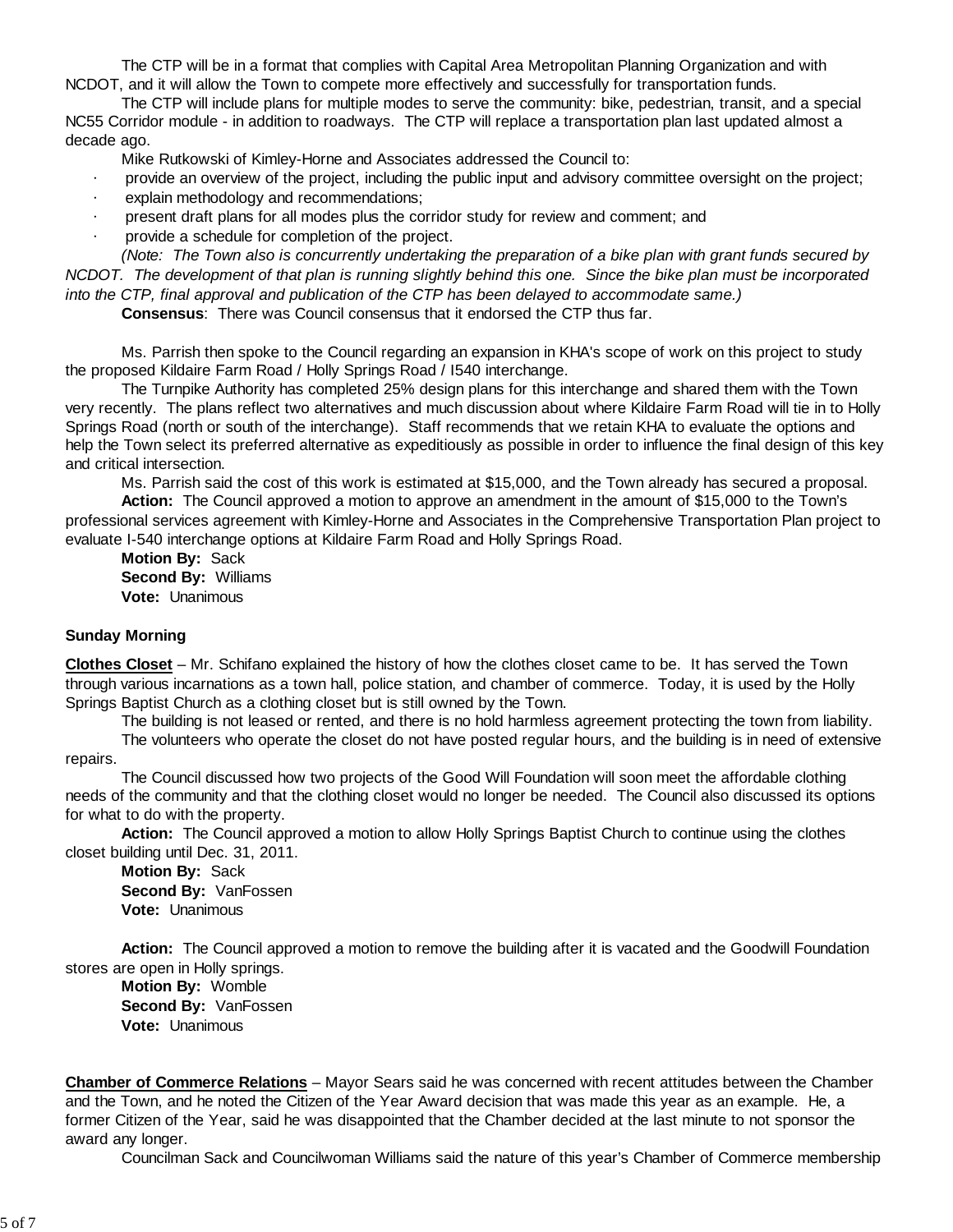directory that was printed as an insert to Cary Magazine and not heavily distributed locally was not what they had in mind to serve the residents of Holly Springs. Since the Town funds the project, they said, the Town representative on the Chamber board should have known and had input.

 Councilman Sack also noted that Councilman Cobb and had asked him convey his equal disappointment in the Chamber.

 In the end, a consensus of council members said they wanted to maintain Town support of the Chamber, but they want to make sure they are spending public dollars appropriately, and a membership directory needs to be in a certain format for a public purpose to be served.

 **Action**: The Council approved a motion to continue enlisting the Town as a platinum member of the Chamber of Commerce with the \$10,000 annual membership.

 Mayor Sears made a motion that the Town not include in its FY 2011-12 budget any funds for paying for a directory project. Councilwoman Williams seconded the motion, but the motion failed following a 2-3 vote.

 **Action:** Councilman VanFossen made a motion that the Town representative on the Chamber of Commerce board should negotiate with Chamber board members regarding the type of directory that is published and its cost, and whether the Town provides financial support will be considered as a separate

Issue. Councilman Sack seconded the motion, and it carried following a 3-1 vote. Councilwoman Williams voted against.

**Community Grant Program** – Ms. Powell said this is a topic that was mentioned by a citizen earlier this year, and Council members suggested it as a retreat topic.

 Ms. Powell said the citizen had suggested a number of text changes to the grant program policy, including a suggestion that the ad hoc application review committee include three citizens who are not members of any applicant organization.

 Council agreed with a number of the suggested text changes, but they said they felt it was a Council responsibility to act on the applications. Council members also agreed that it would allow public review and comment on the committee's recommendations by accepting recommendations at one meeting and then waiting until the next before taking action on the recommendations.

 **Action**: The Council approved a motion to make no changes in the grant review committee membership, but to change the policy to state that a recommendation will be given to the Council at one meeting and action would be taken at the next so there can be public input in between and to change the policy to incorporate all other suggestions by the citizen.

 **Motion By:** Sack **Second By:** VanFossen **Vote:** Unanimous *A copy of Policy Statement PS 26.2 as amended is incorporated into these minutes as addenda pages.*

**Holly Glen Park Area** -- Mr. Dean explained that the Town had received a request regarding some property that had been dedicated as open space / park in the development of Holly Glen. A resident was asking if the property could be reverted to the Holly Glen homeowners association.

**Consensus:** The Council said it would keep the Holly Glen property in the town's park inventory.

**Development Fees** – Councilman VanFossen asked that the Council revisit the question of development fees from the previous day. He said he does not want to reduce fees, and he understands how and why they are set. Councilman VanFossen said he also sees value in the idea of setting development fees for certain projects that benefit the community at a different level.

 In example, he said, senior housing could be given a break because the impact of senior residents on town infrastructure is probably not has great as that of a single-family home. He suggested a developer agreement avenue be devised to give selected projects as break so that they remain viable.

 Mr. Schifano explained that usually developer agreements result in benefits for the public (upsized lines, pump stations, etc.) Developer agreement to make a project work for a developer would be problematic from a legal standpoint, he said.

 Mr. Dean said the Town applied for Community Development Block Grant funds in the amount of \$250,000 to pay for infrastructure for the Avent Ferry Road senior housing project, but it apparently was not enough since developers are asking for more assistance.

 Councilman VanFossen said he felt senior housing would benefit the community so maybe the Town should bring more into the project in the spirit of benefitting the public.

Mr. Schifano said if senior housing is a goal, then take the Town should take the developer out of equation, and